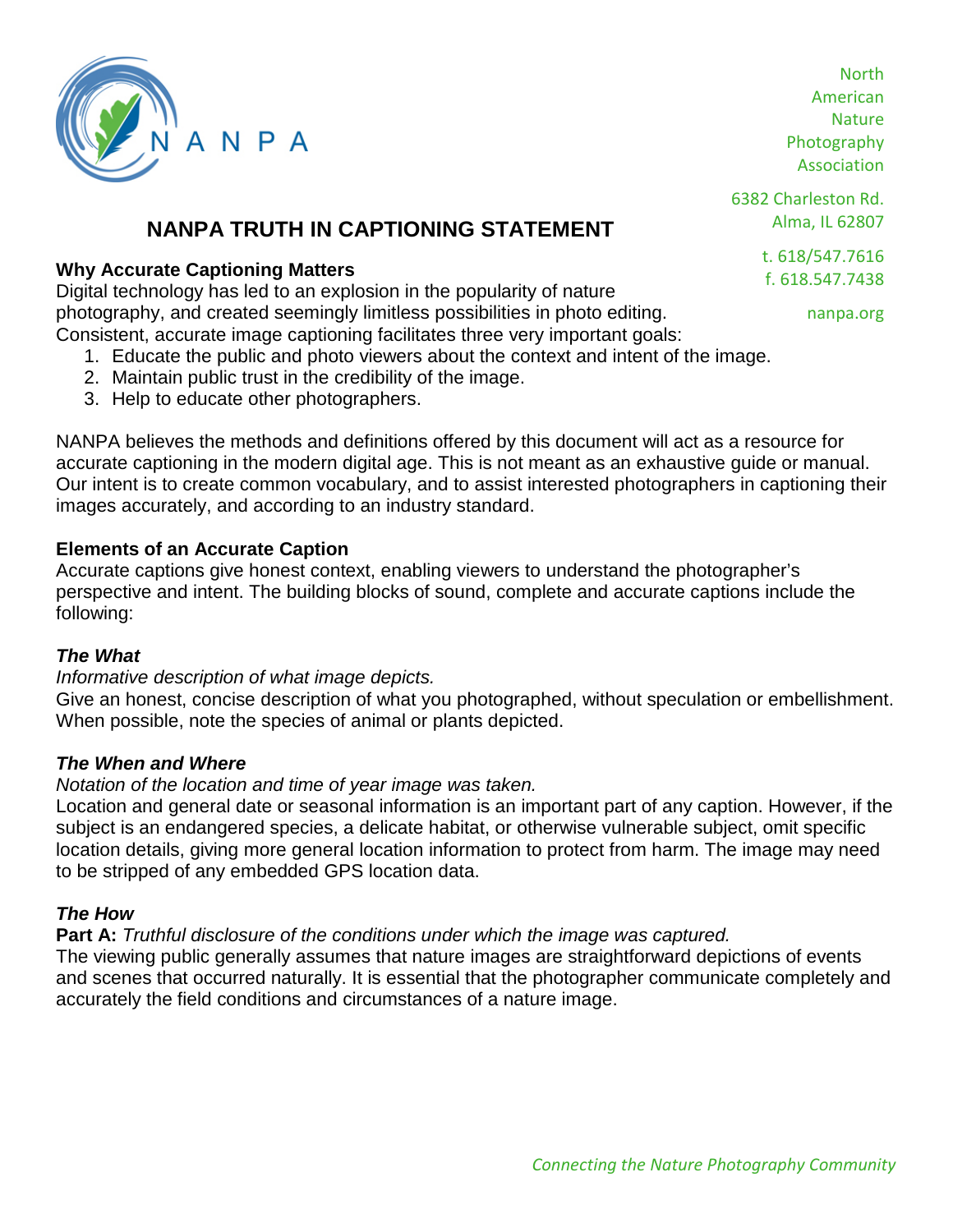NANPA has provided the following captions to help photographers with descriptions appropriate to the image use and the photographer's discretion. These are suggestions, not laws or ethical mandates.

# • **"Wild"**

The term "wild" applies to any animal having the freedom to go anywhere and to disregard artificially set boundaries, with the exception of preserves established to protect the animal for its own sake, and where it lives in a natural state.

# • **"Captive"**

The term "captive" applies to any animal that is living under human care and control for an extended period of time. This includes, but is not limited to, zoos, game farms, falconry birds, rescue facilities, and research facilities. Including the name of the facility in the caption may also help convey the captive nature of the animal. Many educational and documentary photo users require this information.

# • **"Controlled"**

The term "controlled" applies to an animal temporarily under human control but otherwise wild. Examples include animals in a cage, net, trap, temporary aquarium, or in refrigerated, drugged or tethered conditions.

# • **"Baited"**

The term "baited" refers to the use of live, dead, or fake food to attract a predatory bird/mammal/reptile.

# • **"Attracted"**

The term "attracted" applies to using food, water, scent, audio, decoys, or any other introduced means to attract a non-predatory animal. It also applies to using anything other than food (e.g., decoys) to attract a predatory bird or other animal.

# **Special Situations**

In some situations, providing additional information about how the image was taken can help education image viewers on how to photograph their subject more responsibly. For example:

- Images taken on public land usually off-limits to the general public may be labeled as having been done under permit, or with appropriate permission.
- Wildlife images taken while working with wildlife biologists so as to minimize impact can be captioned to denote guidance and supervision.
- Images taken with remote cameras can show that images of delicate landscapes were taken with minimal impact.

This type of captioning can help discourage photographers from taking similar images without obtaining the proper permits, precautions, and expertise.

# *The How*

# **Part B:** *Truthful disclosure of any post-processing digital manipulation.*

Digital technology gives photographers the ability to create images which end up looking vastly different from what was captured in-camera with a single exposure. There is no clear line as to when an image shifts from a literal, documentary image to an artistic image that is no longer accurate from a documentary perspective. These artistically-rendered images can be captioned so that viewers understand they are not documentary.